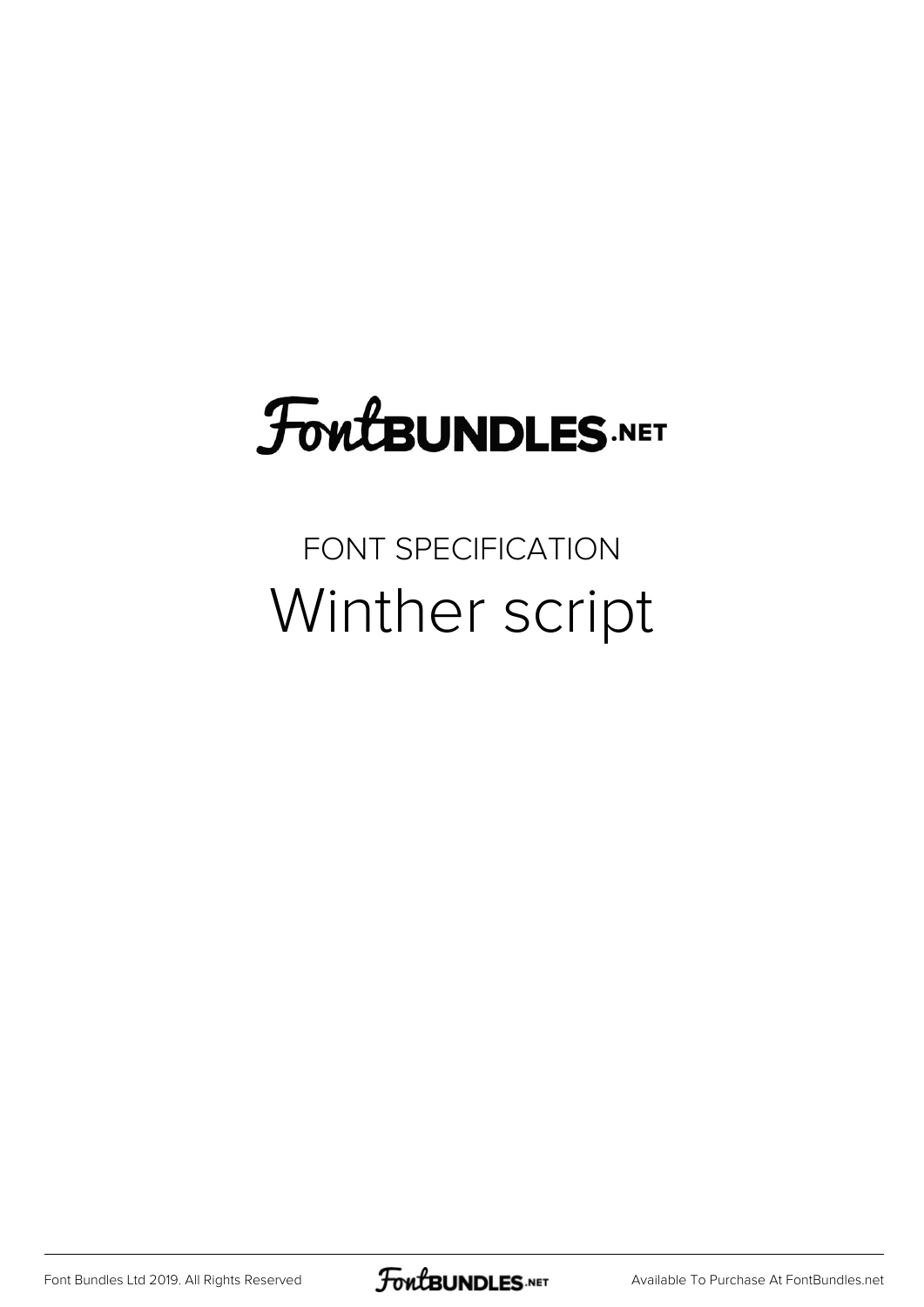## Winther script - Regular

Uppercase Characters

## ABCDEFGHIJKLMN OPQRSTUVWXYZ

Lowercase Characters

abcdefghijklmnopq rstuvwxyz

Numbers

0123456789

Punctuation and Symbols

! # \$ % & ( ) \* + , - . : ; < = > ? [ \ ] ^ \_ { | } ¡ ¢ £ ¥ ¨ « ± ´ ¸ »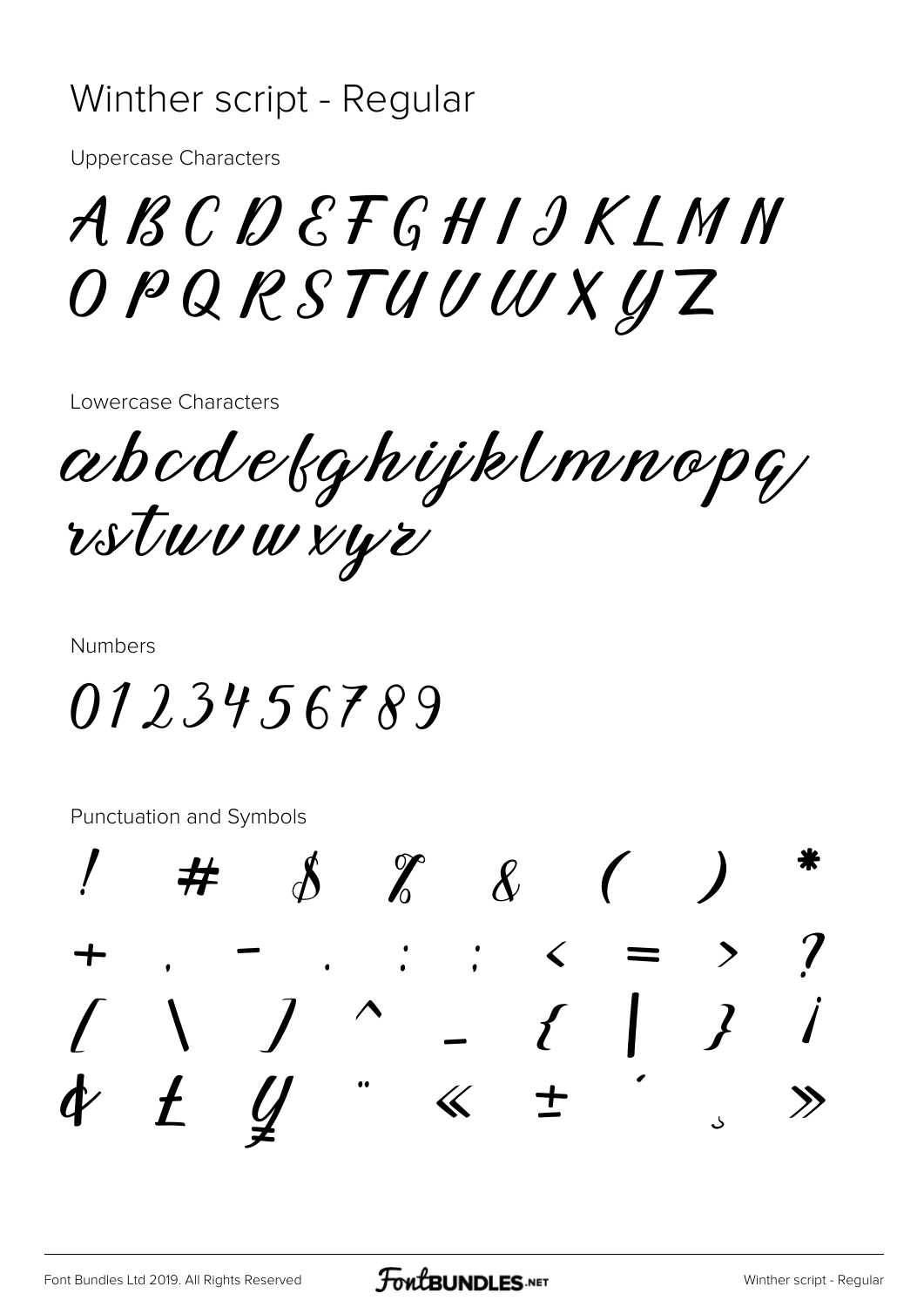All Other Glyphs

À Á Â Ã Ä Å Æ Ç È  $\acute{\mathcal{E}}$   $\acute{\mathcal{E}}$   $\acute{\mathcal{E}}$   $\acute{\mathcal{I}}$   $\acute{\mathcal{I}}$   $\acute{\mathcal{I}}$   $\acute{\mathcal{I}}$   $\acute{\mathcal{I}}$   $\acute{\mathcal{V}}$ Ò Ó Ô Õ Ö × Ø Ù Ú Û Ü Ý ß à á â ã ä å æ ç è é ê ë ì í  $\hat{U}$   $\ddot{U}$   $\tilde{W}$   $\dot{\theta}$   $\dot{\theta}$   $\dot{\theta}$   $\ddot{\theta}$   $\ddot{\theta}$   $\div$ 

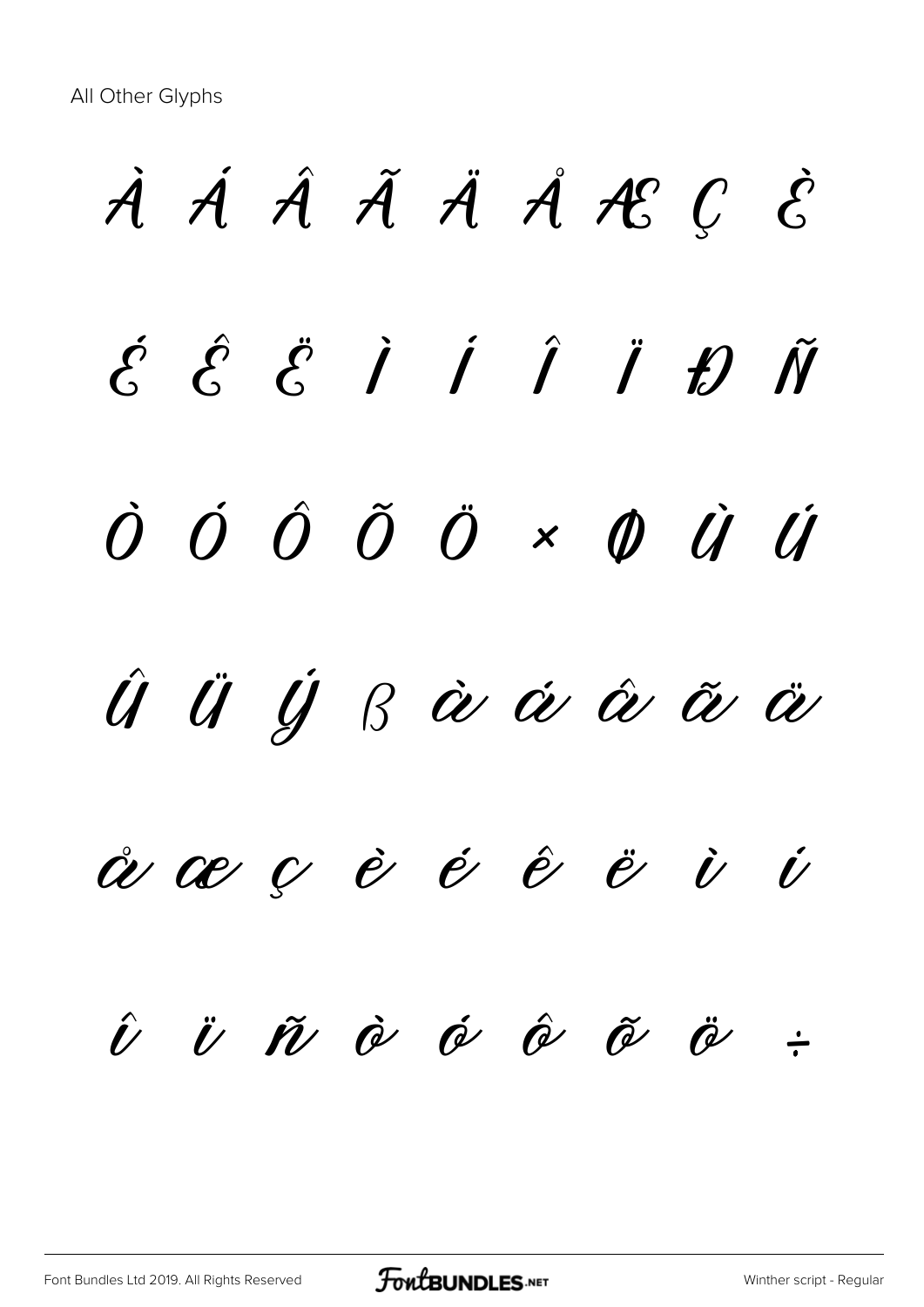¢ ù ú û ü y y i t t ξ Š š Ÿ Ž ž b  $\sim$  "  $\wedge$   $\vee$   $\circ$  $\begin{array}{ccc} \cdots & \mathcal{J}_{0} & \leftarrow & \end{array}$  $>1$   $\epsilon$  aga a b b coo d'ad ddoc e co  $87999h$